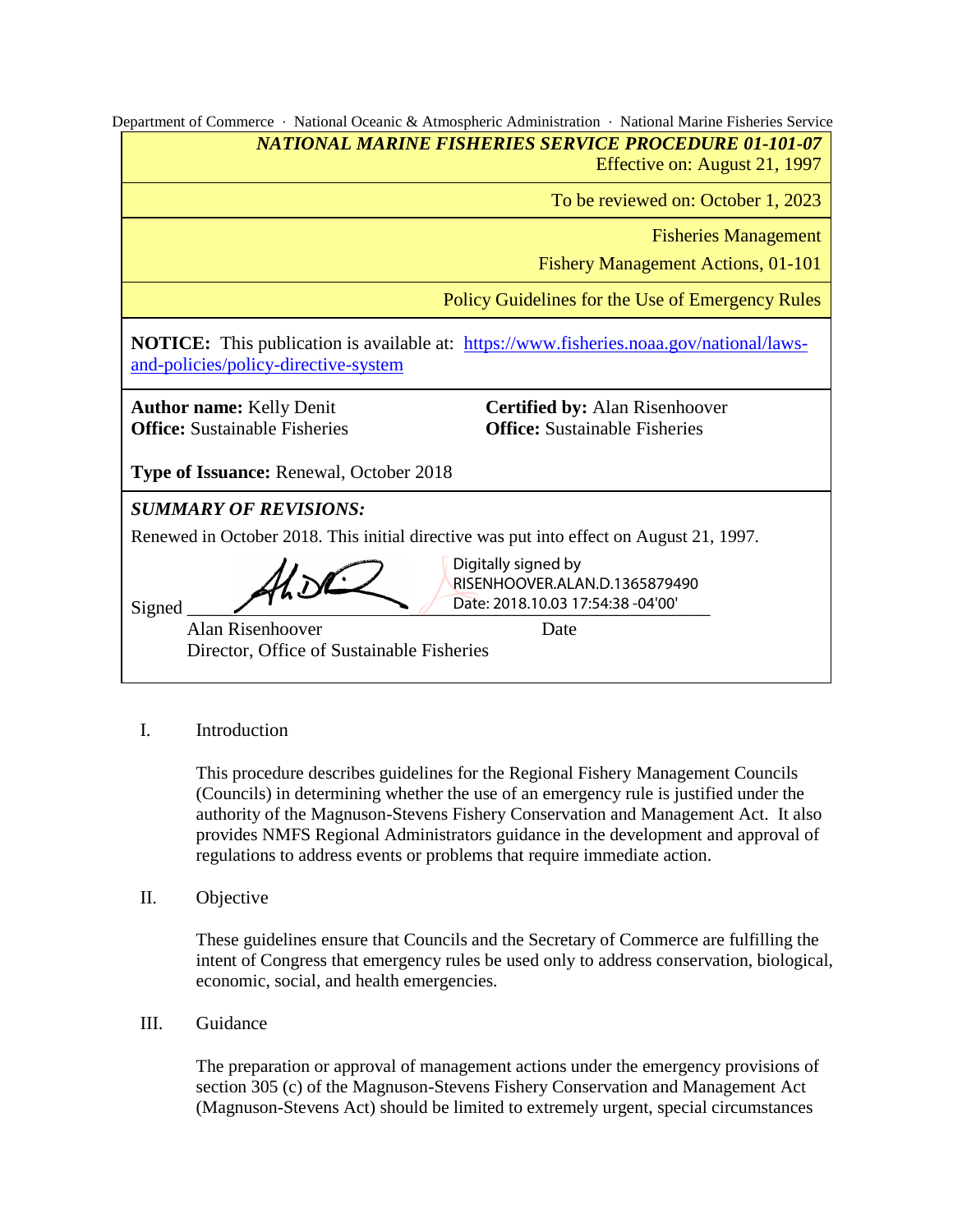where substantial harm to or disruption of the resource, fishery, or community would be caused in the time it would take to follow standard rulemaking procedures. An emergency action may not be based on Administrative inaction to solve a longrecognized problem. In order to approve an emergency rule, the Secretary of Commerce (Secretary) must have an administrative record justifying emergency regulatory action and demonstrating its compliance with the national standards. The only legal prerequisite for the use of the Secretary's emergency authority is that an emergency must exist. Congress intended that emergency authority be available to address conservation, biological, economic, social, and health emergencies. In addition, emergency regulations may make direct allocations among user groups, if strong justification and administrative record demonstrates that, absent emergency regulation, substantial harm will occur to one or more segments of the fishing industry. Controversial actions with serious economic effects, except under extraordinary circumstances, should be done through normal noticeand-comment rulemaking.

The process of implementing emergency regulations limits the public participation in rulemaking that Congress intended under the Magnuson-Stevens Act and the Administrative procedures act. The Councils and Secretary must, whenever possible, afford the full scope of public participation in rulemaking. In addition, an emergency rule may delay the review of non-emergency rules, because the emergency rules take precedence. Emergency actions should not be routine events.

## **Rationale for Emergency Action**

- 1. The Secretary may promulgate emergency regulations to address an emergency if the Secretary finds that an emergency or overfishing exists, without regard to whether a fishery management plan exists for that fishery;
- 2. The Secretary shall promulgate emergency regulations to address the emergency or overfishing if the Council, by a unanimous vote of the voting members, requests the Secretary to take such action<sup>1</sup>;
- 3. The Secretary may promulgate emergency regulations to address the emergency or overfishing if the Council, by less than a unanimous vote of its voting members, requests the Secretary to take such action; and
- 4. The Secretary may promulgate emergency regulations that respond to a public health emergency or an oil spill. Such emergency regulations may remain in effect until the circumstance that created the emergency no longer exist, provided that the public has had an opportunity to comment on the regulation after it has been published, and in the case of a public health emergency, the Secretary of Health and Human Services concurs with the Secretary's action.

## **Emergency Criteria**

 $\overline{a}$ 

The phrase "an emergency exists involving any fishery" is defined as a situation that:

1. Results from recent, unforeseen events or recently discovered circumstances; and

<sup>&</sup>lt;sup>1</sup> The NOAA Office of General Counsel has defined the phrase "unanimous vote," to mean the unanimous vote of a quorum voting members of the Council only. An abstention has no effect on the unanimity of the quorum vote.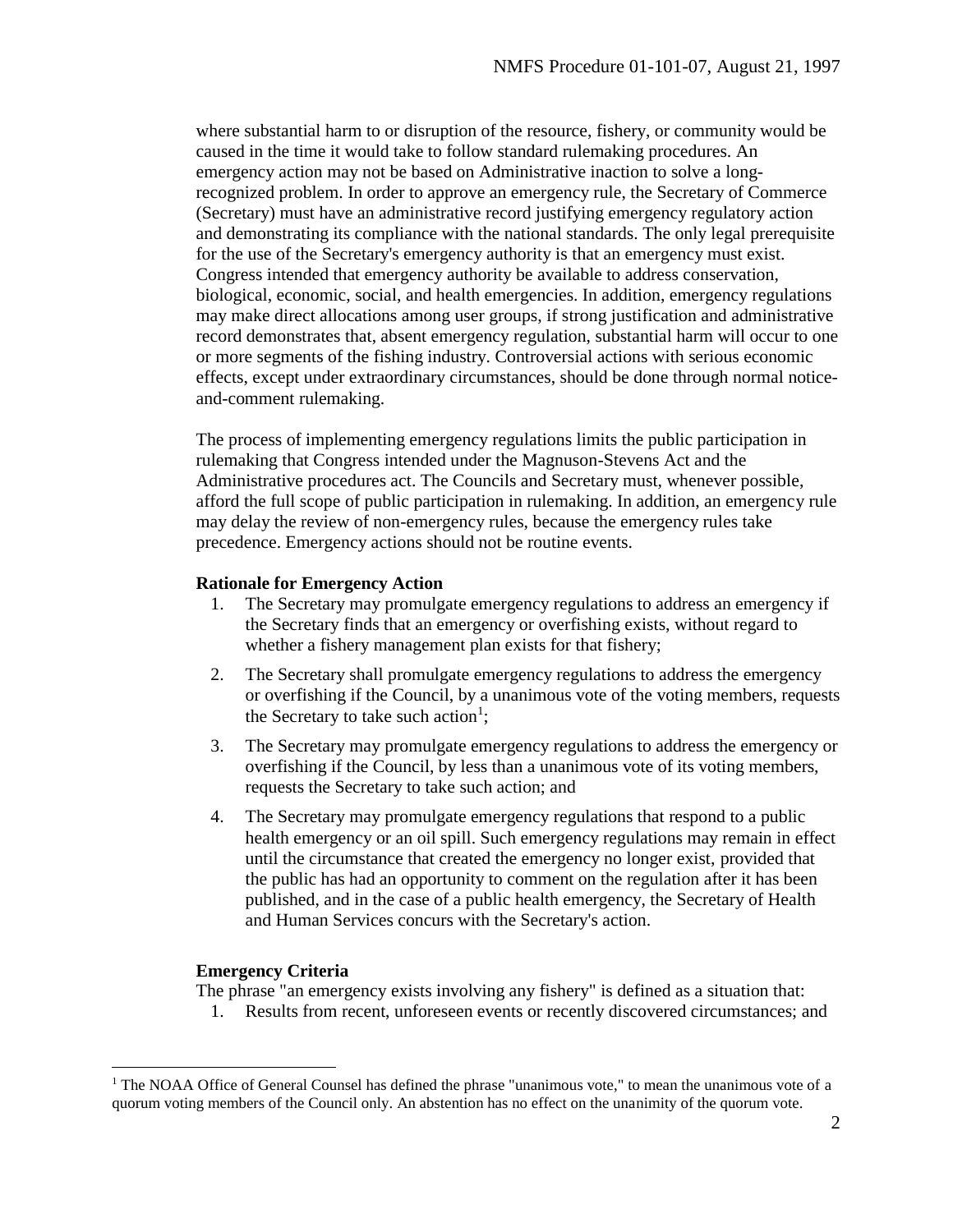- 2. Presents serious conservation or management problems in the fishery; and
- 3. Can be addressed through emergency regulations for which the immediate benefits outweigh the value of advance notice, public comment, and deliberative consideration of the impacts on participants to the same extent as would be expected under the normal rulemaking process.

## **Emergency Justification**

If the time it would take to complete notice-and-comment rulemaking or complete a fishery management plan or amendment would result in substantial damage or loss to a living marine resource, habitat, fishery, industry participants or communities, or substantial adverse impacts to the public health, emergency action might be justified under one or more of the following situations:

- 1. Ecological- (A)to prevent overfishing as defined in a Fishery Management Plan (FMP), or as defined by the Secretary in the absence of an FMP, or (B) to prevent other serious damage to the fishery resource or habitat; or
- 2. Economic- to prevent significant direct economic loss or preserve a significant economic opportunity that otherwise might be foregone; or
- 3. Social- to prevent significant community impacts or conflict between user groups; or
- 4. Public Health- to prevent significant adverse effects to health of participants in a fishery or to the consumers of seafood products.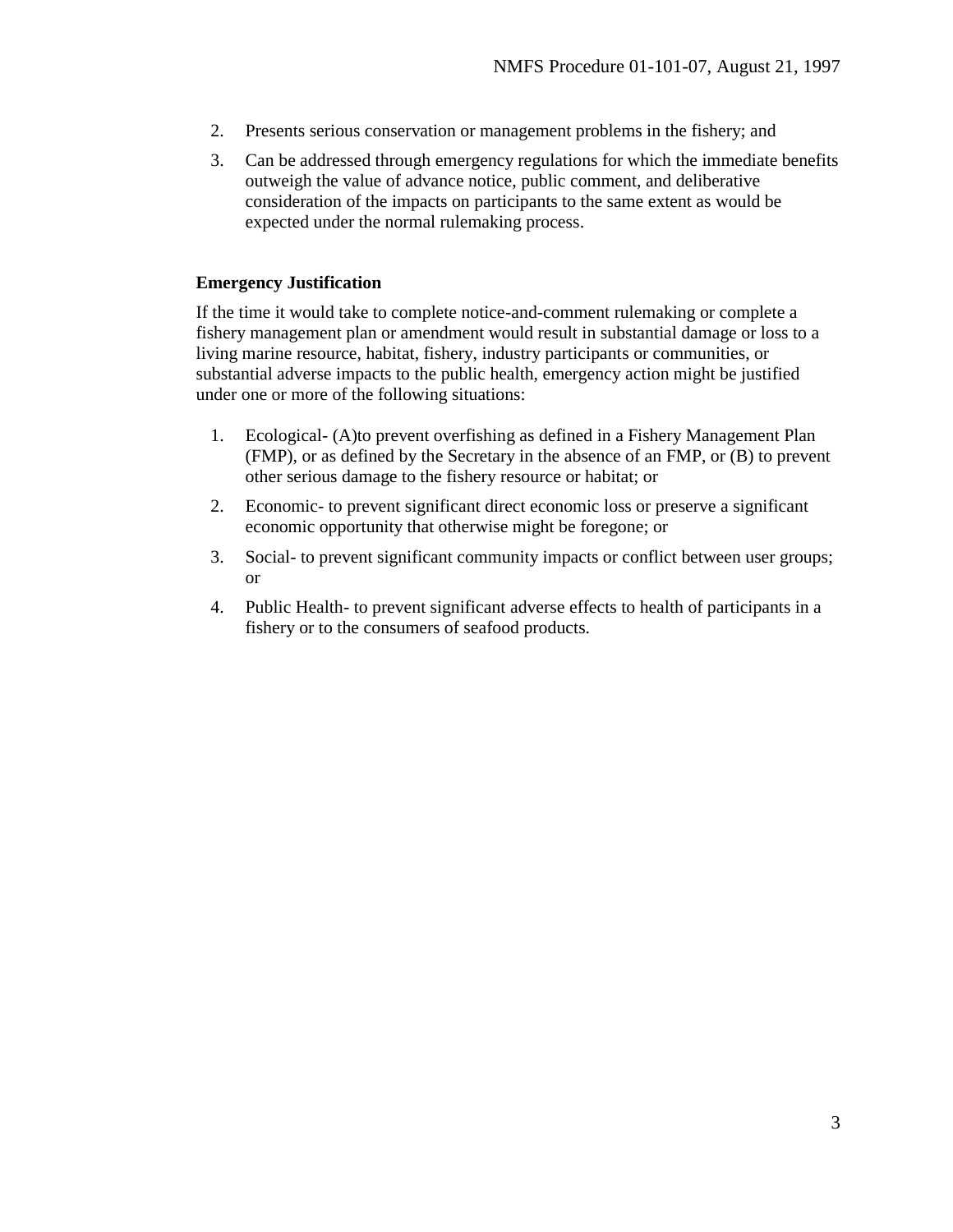## **Attachment 1**

## Aoling. Emergency Panles

Federal Register / Vol. 62, No. 162 / Thursday, August 21, 1997 / Rules and Regulations 44421

### THEFT RATES OF MODEL YEAR 1995 PASSENGER MOTOR VEHICLES STOLEN IN CALENDAR YEAR 1995--Continued

|     | Manufacturer | Make/model (line) | Thefts 1995 | Production<br>(mfgr's)<br>1995 | 1995 (per<br>1,000 vehi-<br>cles pro-<br>duced) theft<br>rate |
|-----|--------------|-------------------|-------------|--------------------------------|---------------------------------------------------------------|
| 205 | ROLLS-ROYCE  |                   |             | 132                            | 0.0000                                                        |
|     |              |                   |             |                                | 0.0000                                                        |
| 207 | VOLKSWAGEN   | <b>EUROVAN</b>    |             | 1,814                          | 0.0000                                                        |
| 208 | VOLVO        | <b>LIMOUSINE</b>  |             |                                | 0.0000                                                        |

Issued on: August 18, 1997. L. Robert Shelton, **Associate Administrator for Safety** Performance Standards. [FR Doc. 97-22263 Filed 8-20-97; 8:45 am] **BELING CODE 4910-69-P** 

DEPARTMENT OF COMMERCE

**National Oceanic and Atmospheric Administration** 

50 CFR Chapter VI

[Docket No. 970728184-7184-01; I.D. 060997C1

Policy Guidelines for the Use of **Emergency Rules** 

**AGENCY: National Marine Fisheries** Service (NMFS), National Oceanic and Atmospheric Administration (NOAA), Commerce

ACTION: Policy guidelines for the use of emergency rules.

SUMMARY: NMFS is issuing revised guidelines for the Regional Fishery Management Councils (Councils) in determining whether the use of an energency rule is justified under the<br>authority of the Magnuson-Stevens Fishery Conservation and Management<br>Act (Magnuson-Stevens Act). The guidelines were also developed to provide the NMFS Regional Administrators guidance in the development and approval of regulations to address events or problems that require immediate action.<br>These revisions make the guidelines consistent with the requirements of<br>section 305(c) of the Magnuson-Stevens<br>Act, as amended by the Sustainable **Fisheries Act.** 

DATES: Effective August 21, 1997. FOR FURTHER INFORMATION CONTACT: Paula N. Evans, NMFS, 301/713-2341. SUPPLEMENTARY INFORMATION:

#### **Background**

On February 5. 1992, NMFS issued policy guidelines for the use of emergency rules that were published in the Federal Register on January 6, 1992 (57 FR 375). These guidelines were consistent with the requirements of<br>section 305(c) of the Magnuson Fishery Conservation and Management Act. On October 11, 1996, President Clinton signed into law the Sustainable Fisheries Act (Public Law 104-297) which made numerous amendments to the Magnuson-Stevens Act. The amendments significantly changed the process under which fishery management plans (FMPs), FMP amendments, and most regulations are reviewed and implemented. Because of these changes, NMFS is revising the policy guidelines for the preparation and approval of emergency regulations. Another change to section 305(c), concerning interim measures to reduce<br>overfishing, will be addressed in<br>revisions to the national standards guidelines.

Rationale for Emergency Action

Section 305(c) of the Magnuson-Stevens Act provides for taking emergency action with regard to any fishery, but does not define the circumstances that would justify such emergency action. Section 305(c) provides that:

1. The Secretary of Commerce (Secretary) may promulgate emergency<br>regulations to address an emergency if the Secretary finds that an emergency exists, without regard to whether a fishery management plan exists for that

fishery;<br>2. The Secretary shall promulgate emergency regulations to address the emergency if the Council, by a unanimous vote of the voting members, requests the Secretary to take such action:

3. The Secretary may promulgate emergency regulations to address the emergency if the Council, by less than a unanimous vote of its voting members, requests the Secretary to take such action; and

4. The Secretary may promulgate emergency regulations that respond to a public health emergency or an oil spill. Such emergency regulations may remain in effect until the circumstances that

created the emergency no longer exist,<br>provided that the public has had an opportunity to comment on the regulation after it has been published, and in the case of a public health emergency, the Secretary of Health and Human Services concurs with the Secretary's action.

#### Policy

The NOAA Office of General Counsel has defined the phrase "unanimous vote," in paragraphs 2 and 3 above, to mean the unanimous vote of a quorum of the voting members of the Council only. An abstention has no effect on the unanimity of the quorum vote. The only<br>legal prerequisite for use of the Secretary's emergency authority is that<br>an emergency must exist. Congress intended that emergency authority be available to address conservation, biological, economic, social, and health emergencies. In addition, emergency regulations may make direct allocations among user groups, if strong<br>justification and the administrative record demonstrate that, absent emergency regulations, substantial harm will occur to one or more segments of the fishing industry. Controversial actions with serious economic effects. except under extraordinary circumstances, should be done through normal notice-and-comment

rulemaking.<br>The preparation or approval of management actions under the emergency provisions of section 305(c) of the Magnuson-Stevens Act should be limited to extremely urgent, special circumstances where substantial harm to or disruption of the resource, fishery, or community would be caused in the<br>time it would take to follow standard rulemaking procedures. An emergency action may not be based on administrative inaction to solve a longrecognized problem. In order to approve an emergency rule, the Secretary must have an administrative record justifying emergency regulatory action and demonstrating its compliance with the<br>national standards. In addition, the preamble to the emergency rule should indicate what measures could be taken